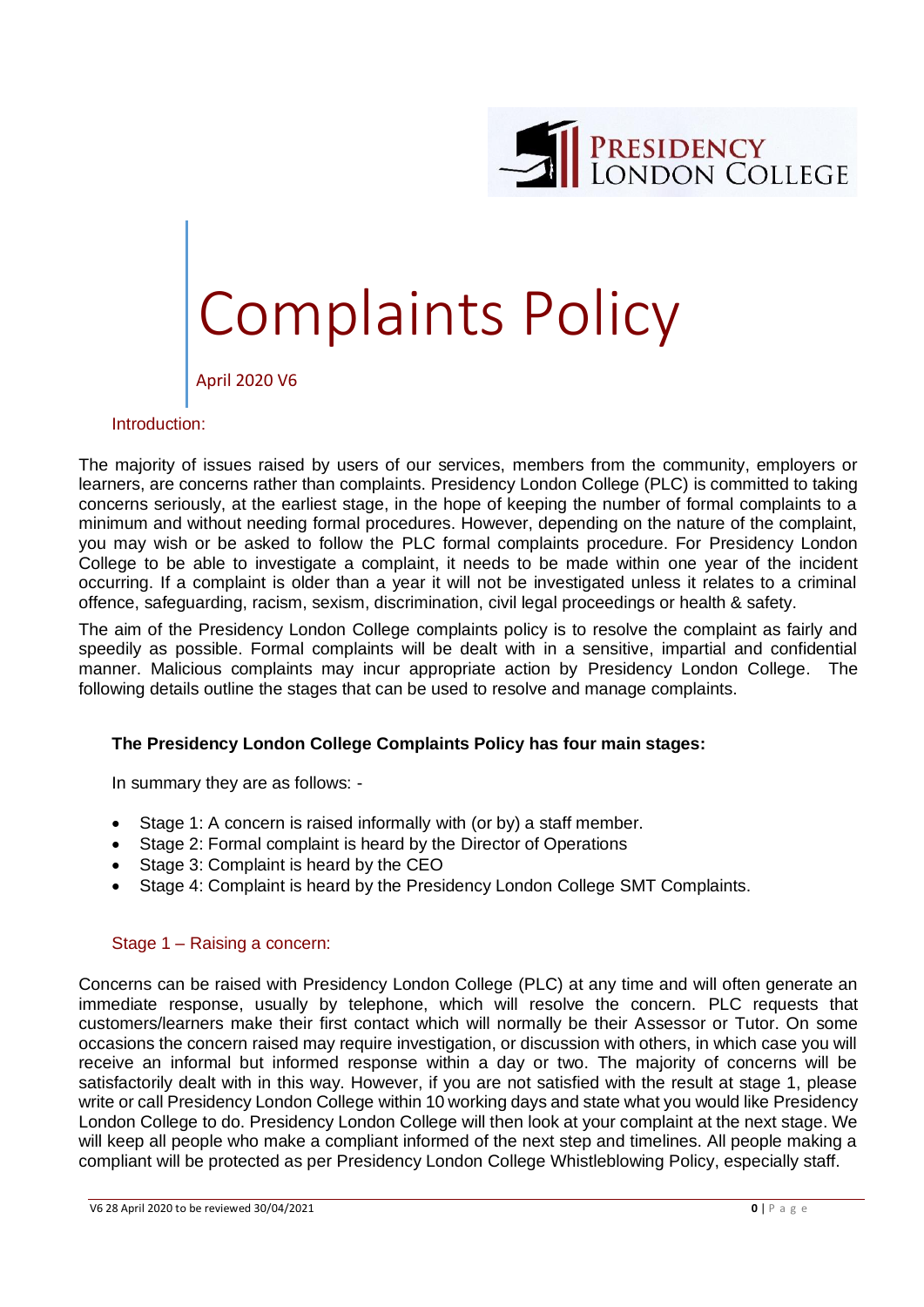Any staff member that takes responsibility for dealing with a complaint will log it on to our complaints form and tracker within 24 hours of receiving the complaint, collecting and applicable information, evidence or data. In most instances, minor complaints are resolved within this time period however, all complaints must be logged, even if they have already been resolved. Throughout the process outlined below, the complaint and resulting actions will be followed up by the Lead.

# Stage 2 – Complaint heard by the Director of Operations:

Formal complaints shall be put in writing and addressed to Presidency London College at 591-593 Harrow Road, North Kensington W10 4RA Tel: 0203 784 6005. The complaint will be logged, including the date it was received. Presidency London College will normally acknowledge receipt of the complaint within two working days of receiving it. In many cases, this response will also report on the action that Presidency London College has taken to resolve the issue. Alternatively, a meeting may be convened to discuss the matter further. This meeting will normally take place within ten working days. The aim will be to resolve the matter as speedily as possible. However, if the person making the complaint is not satisfied with the result at stage 2, please inform them to write to or call Presidency London College within 10 working days of receiving our response.

## Stage 3 – Complaint heard by the CEO:

If the matter has not been resolved at Stage 2, the CEO will arrange further investigation. Following the investigation, the Director of Operations will normally give a written response within 10 working days. If the person making the complaint is still dissatisfied with the result at stage 3, please get them to inform Presidency London College within 10 working days of getting their response.

## Stage 4 – Complaint heard by the Presidency London College Senior Management Team:

If the matter has still not been resolved at Stage 3, then inform the person making the complaint that they should write to the Presidency London College's Principal giving details of the complaint. The Principal will convene a complaints panel hearing. The hearing will normally take place within 10 working days of the receipt of the written request for Stage 4 investigation.

The aim of the Appeal panel hearing is to impartially resolve the complaint and to achieve reconciliation between Presidency London College and the complainant. All parties will be notified of the Panel's decision in writing within 3 working days after the date of the panel hearing. The letter will also contain what you need to do if you wish to take the matter further.

## Panel Hearings:

Where it has been necessary to convene a panel hearing for a complaint, a person independent of the management and running of the Presidency London College organisation will be appointed to the panel (usually drawn from the relevant referring agency of the complainant) to act as an independent advisor and mediator if required. The other members of the panel will be appointed by the CEO and consist of three members from the Presidency London College Senior Management members (SMT) who have not been directly involved in the matters detailed in the complaint.

The SMT hearings allow for customers/learners to be in attendance (if they wish) and to be accompanied by another person for support purposes only.

# Findings & Recommendations:

The SMT hearings are intended to make findings and recommendations that will be sent using electronic mail or given to the complainant in the form of a letter and where relevant, to the person complained about. Should the complainant at this stage of the process, remain unhappy with the decision made by Presidency London College, the individual can complain to relevant Awarding Organisation (CMI) who will use their own complaint procedure to hear the complaint.